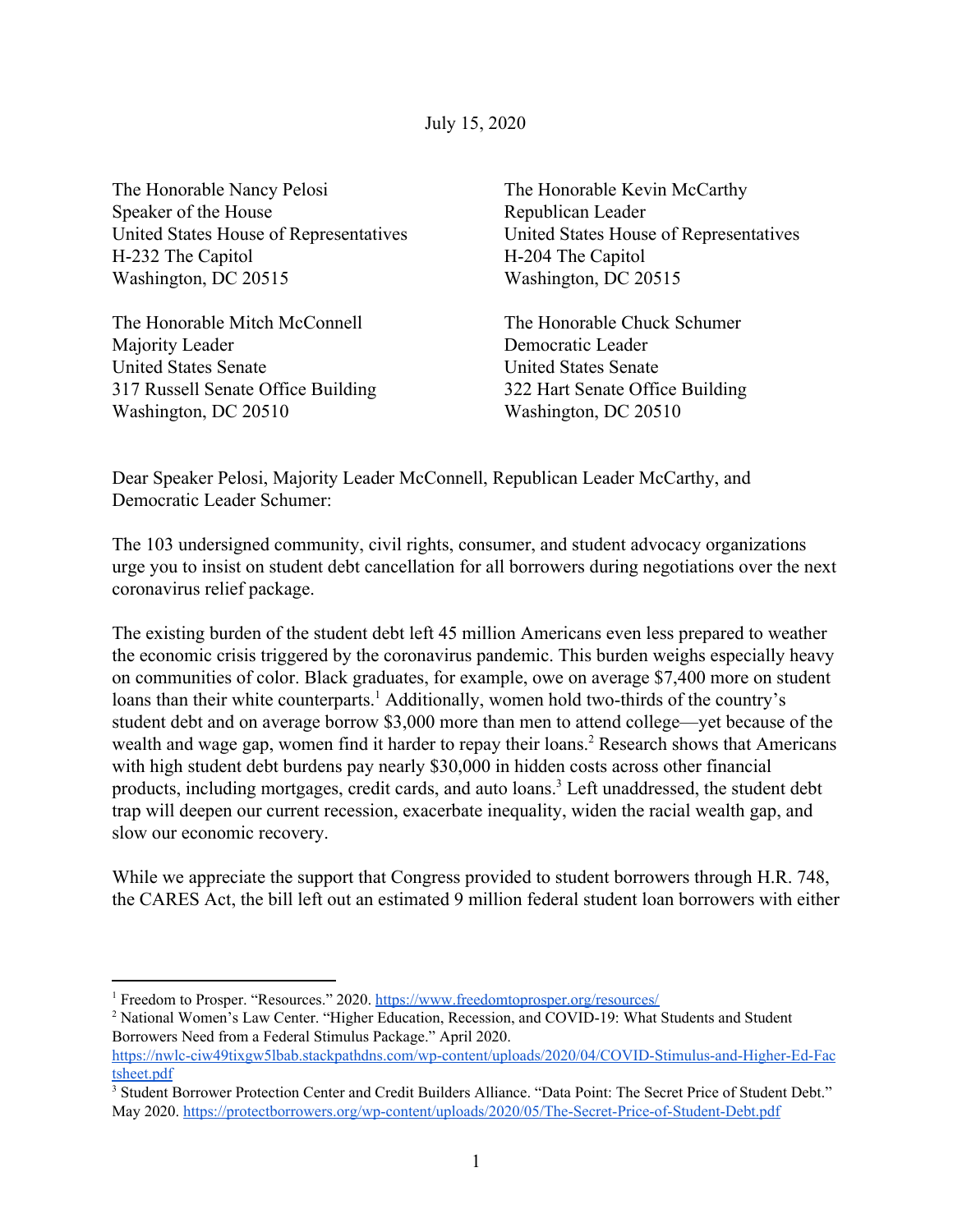commercially-held FFEL loans or Perkins loans.<sup>4</sup> In addition, the CARES Act measures have proven difficult to administer and insufficient given the scale of the crisis. Suspending student loan payments has further exposed the problems in student loan servicing and debt collection. Although the CARES Act was supposed to protect borrowers' credit, at least one student loan servicer illegally provided inaccurate information on nearly 5 million borrowers to the credit bureaus, who then reported this information to third parties.<sup>5</sup> As a result, borrowers saw their credit scores drop and, in some cases, lost access to affordable credit.<sup>6</sup> In addition, the Education Department has been sued for garnishing 54,000 borrowers' wages in the middle of a pandemic.<sup>7</sup> But even if the CARES Act had been implemented perfectly, student loan borrowers would still face a daunting debt burden when their payments resume on October 1. Proposals to extend this relief beyond September 30 are an important start but are not enough.

Student debt cancellation offers a much more effective solution than short-term payment suspension alone, and the House of Representatives took a step forward in H.R. 6800, the Heroes Act, when it provided \$10,000 in student debt cancellation. Unfortunately, a last-minute change to the bill limited that assistance to only "economically distressed" borrowers, defined as those in default, delinquent, in forbearance, under certain kinds of deferral, or who would qualify for a \$0 payment in an income-driven repayment (IDR) plan as of March 12, 2020. This limitation excludes 25 million Americans -- more than half of all borrowers.<sup>8</sup> It would exclude those in economic distress as a result of the coronavirus crisis, such as those laid off due to the pandemic, as well as struggling low-income borrowers who make small, non-zero payments on an IDR plan, such as those paying only \$20 per month.<sup>9</sup>

As Congress works to pass another coronavirus relief package, we call on you to fight for *student debt cancellation that helps all borrowers*. Removing limitations based on economic distress would not only avoid unfair cutoffs but also ease administration.

<sup>4</sup> Michael Calhoun and Ashley Harrington. "The next COVID-19 relief bill must include student loan cancellation." Brookings Institution. 3 June 2020.

<https://www.brookings.edu/research/the-next-covid-19-relief-bill-must-include-student-debt-cancellation/>

<sup>5</sup> Michael Stratford. "Loan servicer's error hits 5M borrower credit reports." Politico. 21 May 2020.

[https://www.politico.com/newsletters/morning-education/2020/05/21/loan-servicers-error-hits-5m-borrower-credit-r](https://www.politico.com/newsletters/morning-education/2020/05/21/loan-servicers-error-hits-5m-borrower-credit-reports-787802) [eports-787802](https://www.politico.com/newsletters/morning-education/2020/05/21/loan-servicers-error-hits-5m-borrower-credit-reports-787802)

<sup>6</sup> Berger Montague. "Great Lakes, Equifax, TransUnion, and Experian Sued for Damaging Millions of Student Loan Borrowers' Credit, Mishandling Pandemic Relief." 20 May 2020.

[https://bergermontague.com/news/great-lakes-equifax-transunion-and-experian-sued-for-damaging-millions-of-stud](https://bergermontague.com/news/great-lakes-equifax-transunion-and-experian-sued-for-damaging-millions-of-student-loan-borrowers-credit/) [ent-loan-borrowers-credit/](https://bergermontague.com/news/great-lakes-equifax-transunion-and-experian-sued-for-damaging-millions-of-student-loan-borrowers-credit/)

<sup>7</sup> Michael Stratford. "DeVos sued for seizing student loan borrowers' wages during pandemic." Politico. 1 May 2020.

[https://www.politico.com/news/2020/05/01/devos-sued-for-seizing-student-loan-borrowers-wages-during-pandemic](https://www.politico.com/news/2020/05/01/devos-sued-for-seizing-student-loan-borrowers-wages-during-pandemic-228519) [-228519](https://www.politico.com/news/2020/05/01/devos-sued-for-seizing-student-loan-borrowers-wages-during-pandemic-228519)

<sup>8</sup> Michael Stratford. "House Democrats scale back student debt relief plan over cost concerns." Politico Pro. 14 May 2020.

[https://subscriber.politicopro.com/education/article/2020/05/house-democrats-scale-back-student-debt-relief-plan-ov](https://subscriber.politicopro.com/education/article/2020/05/house-democrats-scale-back-student-debt-relief-plan-over-cost-concerns-1936835) [er-cost-concerns-1936835](https://subscriber.politicopro.com/education/article/2020/05/house-democrats-scale-back-student-debt-relief-plan-over-cost-concerns-1936835)

<sup>9</sup> Americans for Financial Reform. "Joint Statement: Narrowing Student Debt Cancellation in Heroes Act Leaves Out Millions." 14 May 2020.

[https://ourfinancialsecurity.org/2020/05/joint-statement-narrowing-student-debt-cancellation-in-heroes-act-leaves-ou](https://ourfinancialsecurity.org/2020/05/joint-statement-narrowing-student-debt-cancellation-in-heroes-act-leaves-out-millions/) [t-millions/](https://ourfinancialsecurity.org/2020/05/joint-statement-narrowing-student-debt-cancellation-in-heroes-act-leaves-out-millions/)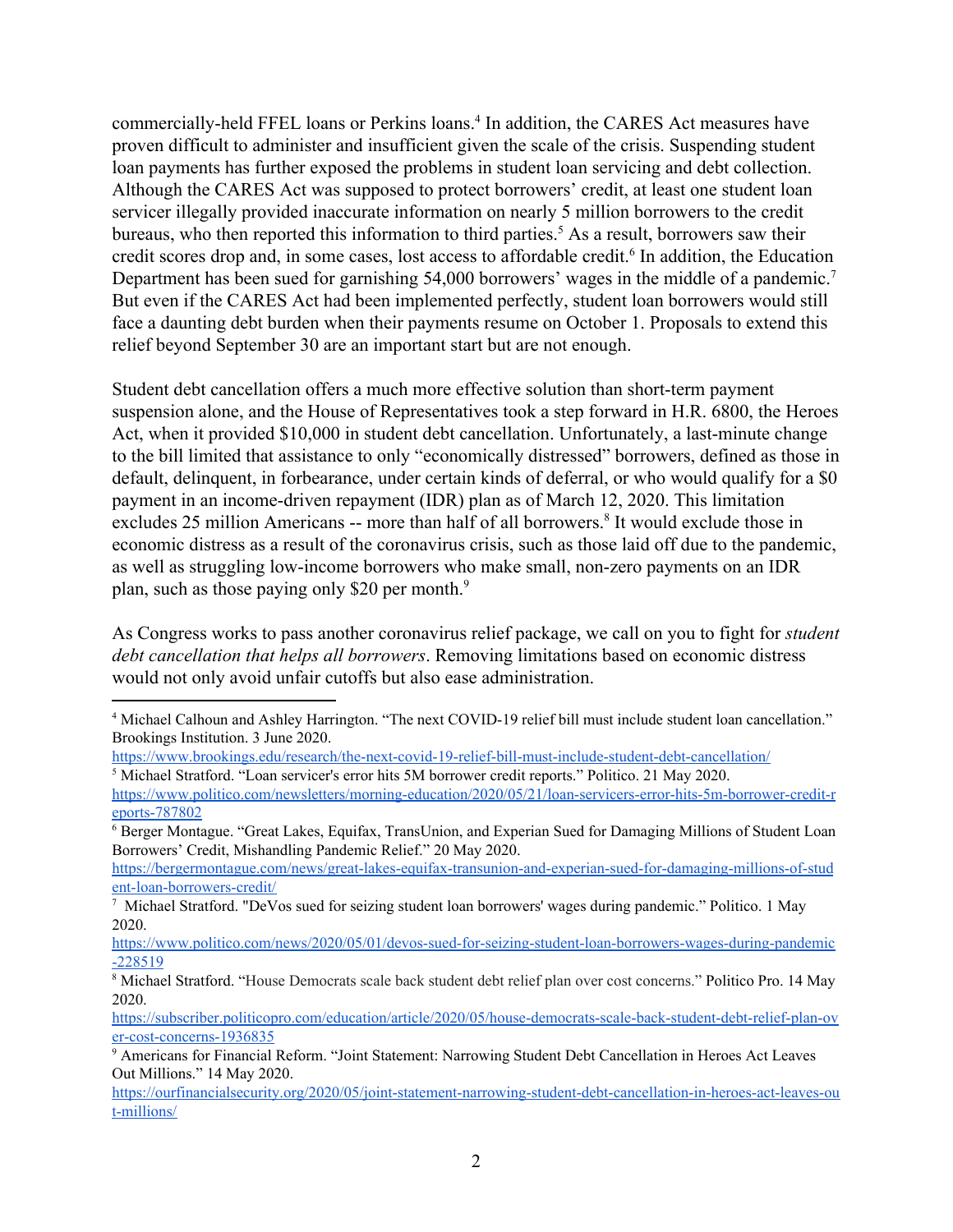We further urge you to provide *student debt cancellation at a level that meets the scale of the problem*. We applaud the 31 Members of Congress, led by Reps. Ayanna Pressley, Ilhan Omar, and Alma Adams, who have pushed for at least  $$30,000$  in student debt cancellation<sup>10</sup> and the 15 Members of Congress who have cosponsored Rep. Omar's legislation for full student debt cancellation.<sup>11</sup> This is a time to be bold. Sixty-three percent of Americans support permanently reducing student loan debt by at least \$20,000.<sup>12</sup> In the context of this pandemic, more student debt cancellation means more economic stimulus.

As Congress directs funds to corporations, small businesses, and individuals, immediate debt relief for 45 million borrowers and their families should be an essential part of our coronavirus response. A 2018 Levy Economics Institute report found that student debt cancellation would boost GDP and job creation while reducing unemployment, producing economic gains that help mitigate its budgetary cost.<sup>13</sup> Another study shows that federal student debt cancellation  $-$  even for borrowers who were not paying monthly -- makes drastic changes in their lives, increasing borrowers' incomes, enabling them to pay down other debts, and increasing both geographic mobility and their ability to pursue better jobs.<sup>14</sup>

Black and brown communities have been hit hardest by the devastating health and economic consequences of this crisis, just as they were most impacted by the Great Recession a decade ago. At the same time, student debt disproportionately impacts Black and brown borrowers. Black students borrow at higher rates due to a history of exclusionary policies that have resulted in persistent racial inequities in incomes and wealth. Black borrowers that entered college in 2004 have defaulted at a rate more than three times higher than similar white borrowers on their student debt.<sup>15</sup> Almost half of Black graduates owe more on their undergraduate student loans four years after graduation than they did when they received their degree, compared to 17% of

<sup>&</sup>lt;sup>10</sup> Reps. Ayanna Pressley, Ilhan Omar, Alma Adams, et al. Letter to Speaker Pelosi and Minority Leader McCarthy. 8 May 2020.

<https://pressley.house.gov/sites/pressley.house.gov/files/Covid%204%20Debt%20Cancellation%20Letter.pdf> <sup>11</sup> H.R. [3448,](https://www.congress.gov/bill/116th-congress/house-bill/3448/cosponsors?r=21&s=2&searchResultViewType=expanded&KWICView=false) Student Debt Cancellation Act of 2019

<sup>&</sup>lt;sup>12</sup> Center for Responsible Lending. "New Bipartisan Poll Shows Strong Support for Student Loan Debt Cancellation During COVID-19 Pandemic." 12 May 2020.

[https://www.responsiblelending.org/media/new-bipartisan-poll-shows-strong-support-student-loan-debt-cancellation](https://www.responsiblelending.org/media/new-bipartisan-poll-shows-strong-support-student-loan-debt-cancellation-during-covid-19) [-during-covid-19](https://www.responsiblelending.org/media/new-bipartisan-poll-shows-strong-support-student-loan-debt-cancellation-during-covid-19)

<sup>&</sup>lt;sup>13</sup> Scott Fullwiler, Stephanie Kelton, Catherine Ruetschlin, and Marshall Steinbaum. "The Macroeconomic Effects of Student Debt Cancellation." Levy Economics Institute of Bard College. February 2018. [http://www.levyinstitute.org/pubs/rpr\\_2\\_6.pdf](http://www.levyinstitute.org/pubs/rpr_2_6.pdf)

<sup>&</sup>lt;sup>14</sup> Marco Di Maggio, Ankit Kalda, and Vincent Yao. "Second Chance: Life without Student Debt." National Bureau of Economic Research. March 2020. <https://www.nber.org/papers/w25810>

<sup>&</sup>lt;sup>15</sup> Judith Scott-Clayton. "The looming student loan default crisis is worse than we thought." Brookings Institution. 11 January 2018.

<https://www.brookings.edu/research/the-looming-student-loan-default-crisis-is-worse-than-we-thought/>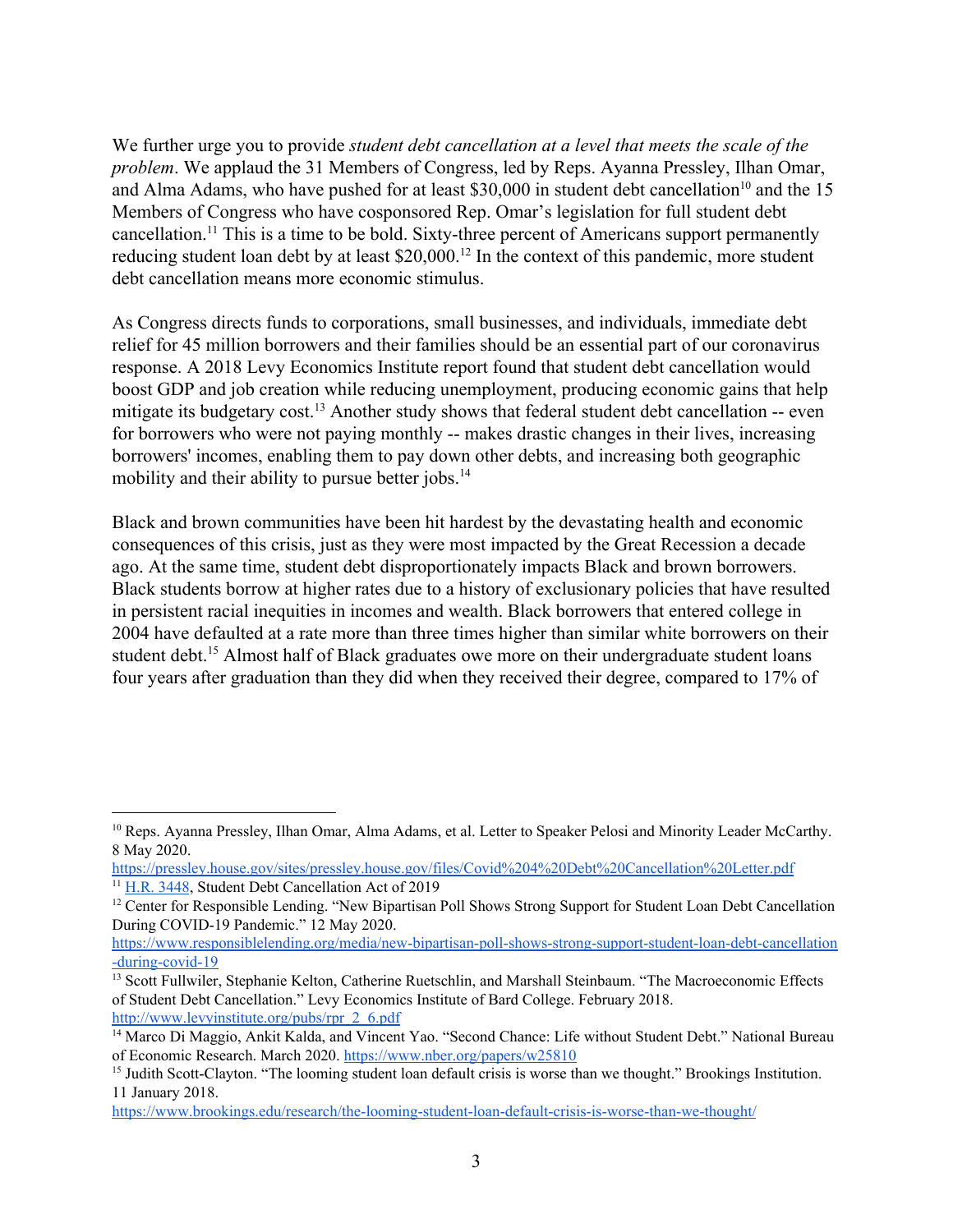white graduates.<sup>16</sup> Of Latinx borrowers in repayment on their student loans,  $15\%$  were in default and another 29% were seriously delinquent on their payments.<sup>17</sup>

The evidence is clear. Including student debt cancellation as part of our coronavirus response would put borrowers and their families on better financial footing, provide an immediate economic boost, advance racial equity, relieve strain on other federal and state programs, and accelerate recovery.

The need is urgent. Student loan borrowers are approaching a cliff when payment suspension ends on September 30. We ask you to make student debt cancellation a priority as Congress works to support families and boost our economy. Thank you for your leadership during this crisis.

Sincerely,

## **National Groups:**

20/20 Vision Action Center on Race and the Economy Alianza Nacional de Campesinas Allied Progress American Association of University Women (AAUW) American Federation of Teachers Americans for Financial Reform Asian Pacific American Labor Alliance, AFL-CIO Bend the Arc: Jewish Action Campaign for America's Future Center for Digital Democracy Center for Economic Integrity Center for Justice & Democracy Center for Responsible Lending Center for Law and Social Policy Clearinghouse on Women's Issues Color of Change Consumer Federation of America Consumer Reports The Debt Collective Demand Progress Democracy for America

<sup>&</sup>lt;sup>16</sup> Center for Responsible Lending, The Leadership Conference Education Fund, NAACP, National Urban League, and UnidosUS. "Quicksand: Borrowers of Color & the Student Debt Crisis." September 2019. [https://www.responsiblelending.org/sites/default/files/nodes/files/research-publication/crl-quicksand-student-debt-cr](https://www.responsiblelending.org/sites/default/files/nodes/files/research-publication/crl-quicksand-student-debt-crisis-jul2019.pdf) [isis-jul2019.pdf](https://www.responsiblelending.org/sites/default/files/nodes/files/research-publication/crl-quicksand-student-debt-crisis-jul2019.pdf)

<sup>&</sup>lt;sup>17</sup> Demos. "Latinos, Student Debt, and Financial Security." 26 October 2016. <https://www.demos.org/research/latinos-student-debt-and-financial-security>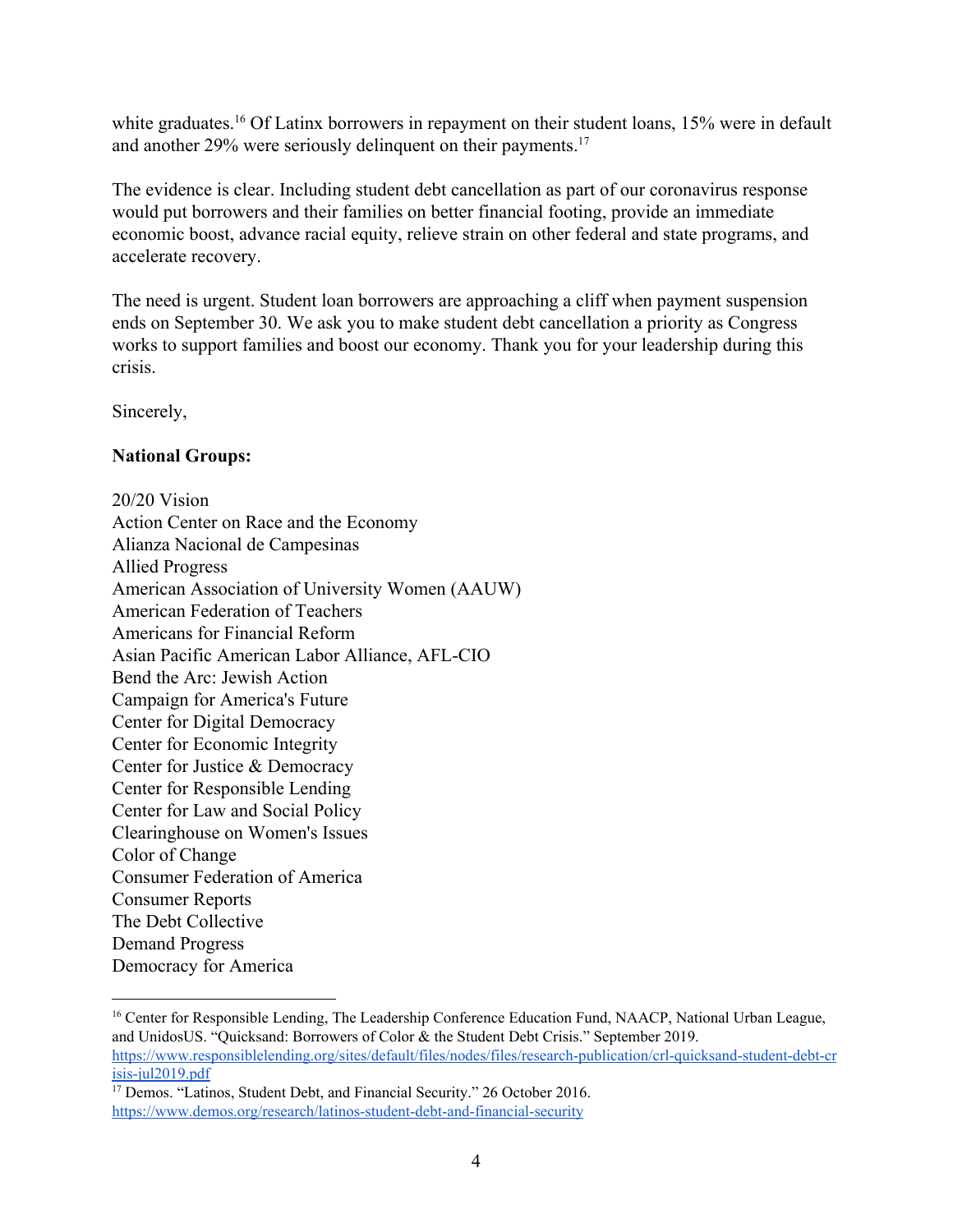Demos Dream Corps Economic Opportunity Institute The Education Trust Empowering Pacific Islander Communities (EPIC) Feminist Majority Foundation Freedom to Prosper Generation Progress Greenpeace USA Habitat for Humanity Hildreth Institute Indivisible Laotian American National Alliance The Leadership Conference on Civil and Human Rights NAACP National Association of Consumer Advocates National Association of Consumer Bankruptcy Attorneys (NACBA) National Center for Law and Economic Justice National Consumer Law Center (on behalf of its low-income clients) National Education Association National Equality Action Team (NEAT) National Hispanic Media Coalition National Network for Youth National Urban League National Women's Law Center National Workrights Institute National Young Farmers Coalition THE ONE LESS FOUNDATION Our Revolution PCUN People's Action People's Parity Project PFLAG National Progressive Change Campaign Committee Progressive Democrats of America Protect All Children's Environment Public Citizen Public Justice Center Public Law Center Rebuild The Dream Sikh American Legal Defense and Education Fund (SALDEF) Social Security Works Student Action Student Borrower Protection Center Student Debt Crisis